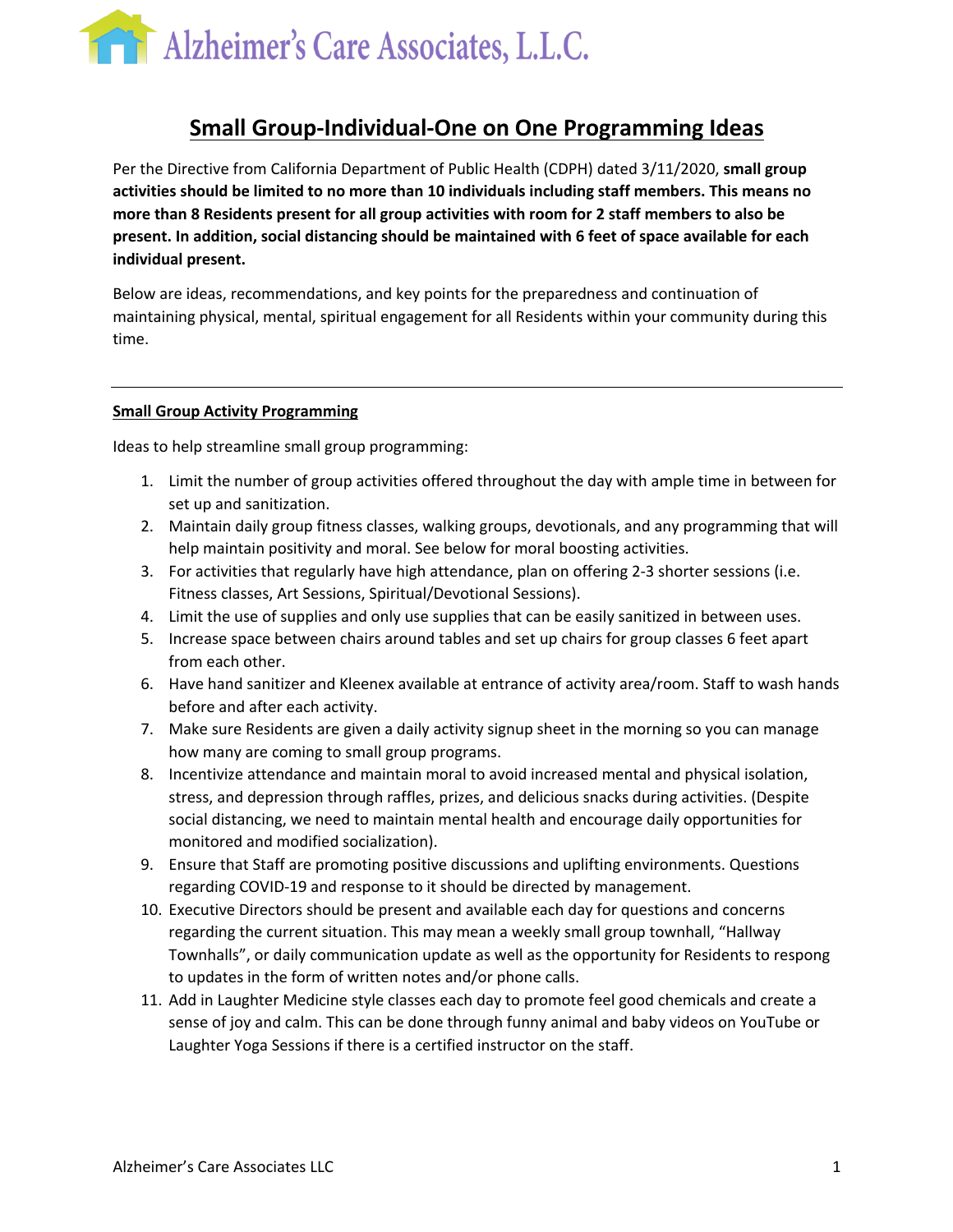

- 12. Small Group Karaoke or find a Staff Member who enjoys singing and would like to sing along to YouTube karaoke and provide "live entertainment" to the Residents. Can also be done in Hallways for "Hallway Karaoke".
- 13. Small group music therapy, drumming circles, bell choir, Resident Choir etc. Maintaining music outlets through small group programming will be highly beneficial and uplifting to Residents. Be sure to sanitize all instruments properly in between uses.

### **In-Apartment/One on One Activities**

In addition to small group activities, one to one activity should be provided for those in need. Here are ideas for one to one and modified "Hallway" activities at this time. (IN2L System can provide immense opportunities for continued engagement. If you have this system, please offer it room to room daily and follow proper IN2L system cleaning and sanitation guidelines before and after each Resident use) (have hand sanitizer on each activity mobile cart):

- 1. Schedule times for room visits and hallway activities so Resident know when to expect you.
- 2. Hallway activities can be done in groups of nearby Resident Apartments. Depending on the layout, groups of 6 apartments (3 on one side of the hallway, 3 on the other) can be included by opening their door and sitting in their own doorway in a chair. This group can now take part in a "Hallway Trivia", "Hallway BINGO", "Hallway Happy Hour" etc.
- 3. Daily Chronicle (activityconnection.com): Provide each Resident with a Daily Chronicle, Daily Activity Sign-Up List, and Daily update from Management each morning.
- 4. Print outs for daily use (keep them fresh and on rotation): Trivia Pages, Coloring Sheets, Word Search, Crossword Puzzles (ensure all print outs are adult in nature and stimulating)
- 5. Resident Store Cart: Use a mobile cart to bring the Resident Store to the Residents. Place varying supplies and goodies that a Resident may need/desire on the cart, go around the same time each day/week so that Residents can purchase or select the items they need. Allow Residents to put in requests for specific items as they cannot go out shopping at this time.
- 6. Mobile Library: Each day, go around with a cart of books, magazines, DVD's to "rent".
- 7. Hallway Happy Hour: Take a Mobile cart through the hallways playing lively music, have drinks, snacks, and positive energy. Stop in each hallway to serve beverages and appetizers and socialize with Residents
- 8. Hallway Devotionals: Invite neighbors to sit in their doorways to watch spiritual devotions, church services, YouTube prayer channels etc. This can also be done one to one.
- 9. Door to Door Skype or FaceTime sessions with families. Schedule times for Residents and families to sign up and make Skype/FaceTime calls with each other. This should be done as often as possible to help families feel connected and in regular communication.
- 10. Name That Tune can be performed as a "Hallway Activity" or on an individual basis as well.
- 11. Detective Drawer from activityconnection.com. Pass out the printed-out sheets in the morning with a note that whoever finds the hidden images first gets a prize. Residents can call down to the front desk when they are done. (Remember, we must get creative on maintaining moral so this may cause new and interesting approaches in communication with the Residents in their apartments)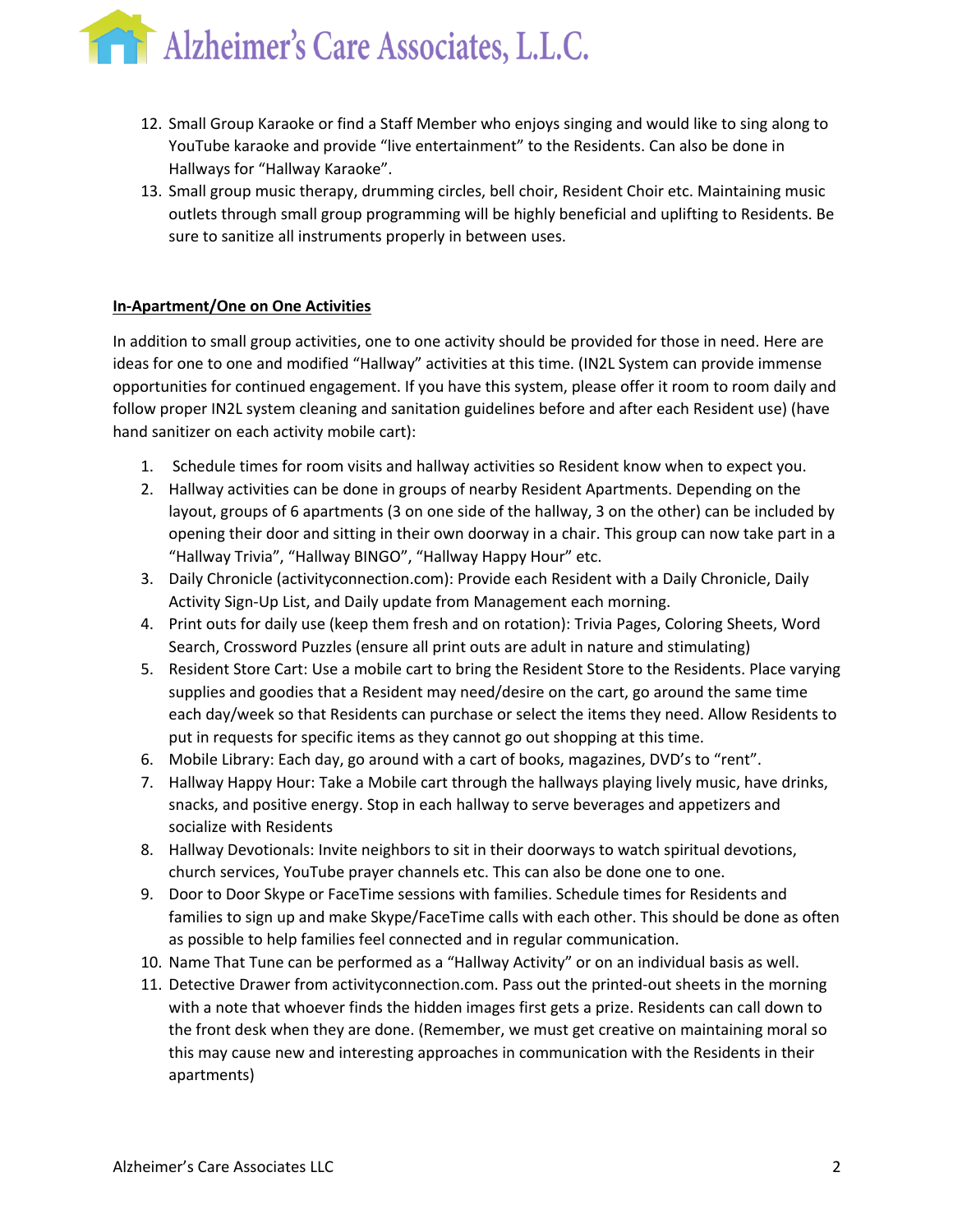# Alzheimer's Care Associates, L.L.C.

- 12. White Board Games: Pictionary, build a Word, Hangman are all great activities that limits the use of supplies but promotes social interactions. This can also be modified for one on one use.
- 13. Trivia Competitions: Hand out Trivia pages in the morning, whoever gets them all correct is entered into a raffle for a prize. (incentivize independent engagement within their apartments)
- 14. Hallway Exercise Classes: perform seated doorway exercise classes with nearby neighbors.
- 15. Provide Residents with their own gallon sized plastic bag of crafting supplies to keep in their apartment (glue, small scissors-if allowed to have, tape, etc.) Provide weekly crafting activities for Residents to complete in their apartments if they want. Activityconnection.com has templates, guided pictures, and supply lists.
- 16. Quick growing flower/vegetable seeds: Provide Residents with soil, paper cup or mini pot, seeds and instructions. This will give them something to look forward to, to water daily, and to watch grow. Ideas for quick growing seeds includes Snap Peas, Green Beans, Marigolds, Sunflowers etc.

## **Morale Boosting Activities:**

- 1. Exercise/Movement Classes
- 2. Laughter Yoga/Funny Videos
- 3. Joke of the Day
- 4. Funny Shows and Movies available on the Mobile Library Cart
- 5. Games and Friendly competition
- 6. Prizes and Raffles
- 7. Prayer, Church Service Videos, Bible Studies, Faith Based Practice Opportunities
- 8. Contact with family and friends via phone calls, Skype, FaceTime
- 9. Promote uplifting and positive attitudes and conversations. Avoid fear-based discussions surrounding COVID-19
- 10. One on One or small Group outdoor walks in garden, patio for fresh air and sunshine.
- 11. Gardening, pulling weeds, watering flowers/plants, cleaning the patio and tending to raised garden beds

### **Honoring Choice Memory Care program:**

While residents are supposed to be in room isolation, this is very difficult to achieve in memory care. The need for small group and one on one activities should still be offered. This can be completed by having the Care Staff assist with offering parallel programs so that groups are limited to less than 10 people. Organize a second activity taking place in another location within the Memory Care. If possible, get the residents outside on the courtyard for some fresh air (weather permitting).

Communicate regularly with families of Residents within Memory Care so they are up to date with the status of their loved one. Some families may or may not be able to have telephone or skype interactions with their loved one, (due to disease progression). It is important to maintain regular contact with family, so they know their loved one is well and thriving. The state has asked providers to allow some sort of contact and telephone calls, face time or skype may be an option.

Sending the family pictures, videos, and descriptions of engagement with their loved ones, will help the families feel a sense of calm and know what and how their loved one is doing during this time.